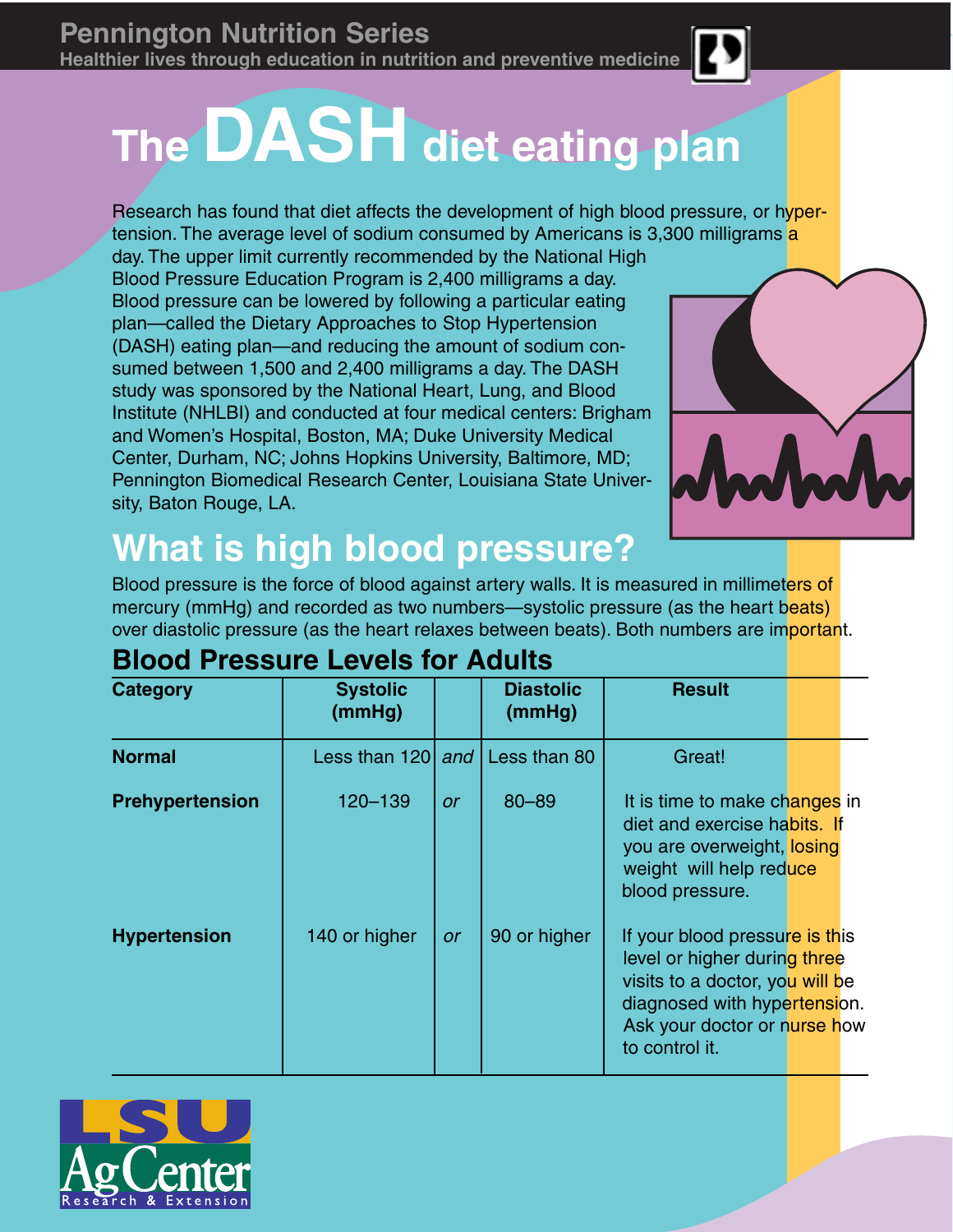# The DASH eating plan

The DASH eating plan is rich in lower-calorie foods such as fruits and vegetables. You can reduce calories by substituting fruits and vegetables for higher-calorie foods.

# **fruits**

#### **To increase fruits –**

• Eat fruits in place of cookies and candy for snacks. You'll save 80 calories.

• Eat dried fruits instead of pork rinds or chips. You'll save 230 calories.

# **vegetables**

### **To increase vegetables –**

• Choose a small hamburger with 3 ounces of meat instead of 6 ounces. Choose carrot sticks on the side. You'll save more than 200 calories.

• Bring cut-up vegetables to have with a sandwich at lunch instead of chips. You'll save about 120 calories.

• Choose another side vegetable rather than a starchy dish. You can save up to 200 calories.

## **To increase lowfat or fat-free dairy dairy products –**

• Have a  $\frac{1}{2}$  cup of lowfat frozen yogurt instead of chocolate, pie or frosted cake. You can save 100 calories.

• Choose nonfat fruit yogurt at snack time instead of donuts or candy bars. You can save about 100 calories.

• Include milk and lowfat cheese in casseroles.

### **To save calories – calories**

• Use lowfat or fat-free condiments, especially mayonnaise.

• Reduce oil and margarine in recipes by half, and order salad dressings on the side.

• Eat smaller portions and eat slowly. Limit meat to 6 ounces a day. That is all you need.

• Choose lowfat and fat-free dairy products.

• Check food labels to compare fat content of packaged foods.

• Limit intake of foods with added sugar, such as pies, candy bars, ice cream, regular soft drinks and fruit drinks.

• Drink water or club soda.

• Choose fruits and vegetables instead of salty snack foods.

• Use lower-fat methods of preparing foods such as broiling, baking and grilling.

• Limit your meals at quick service restaurants. They tend to be high in fat and sodium and low in fruits and vegetables.

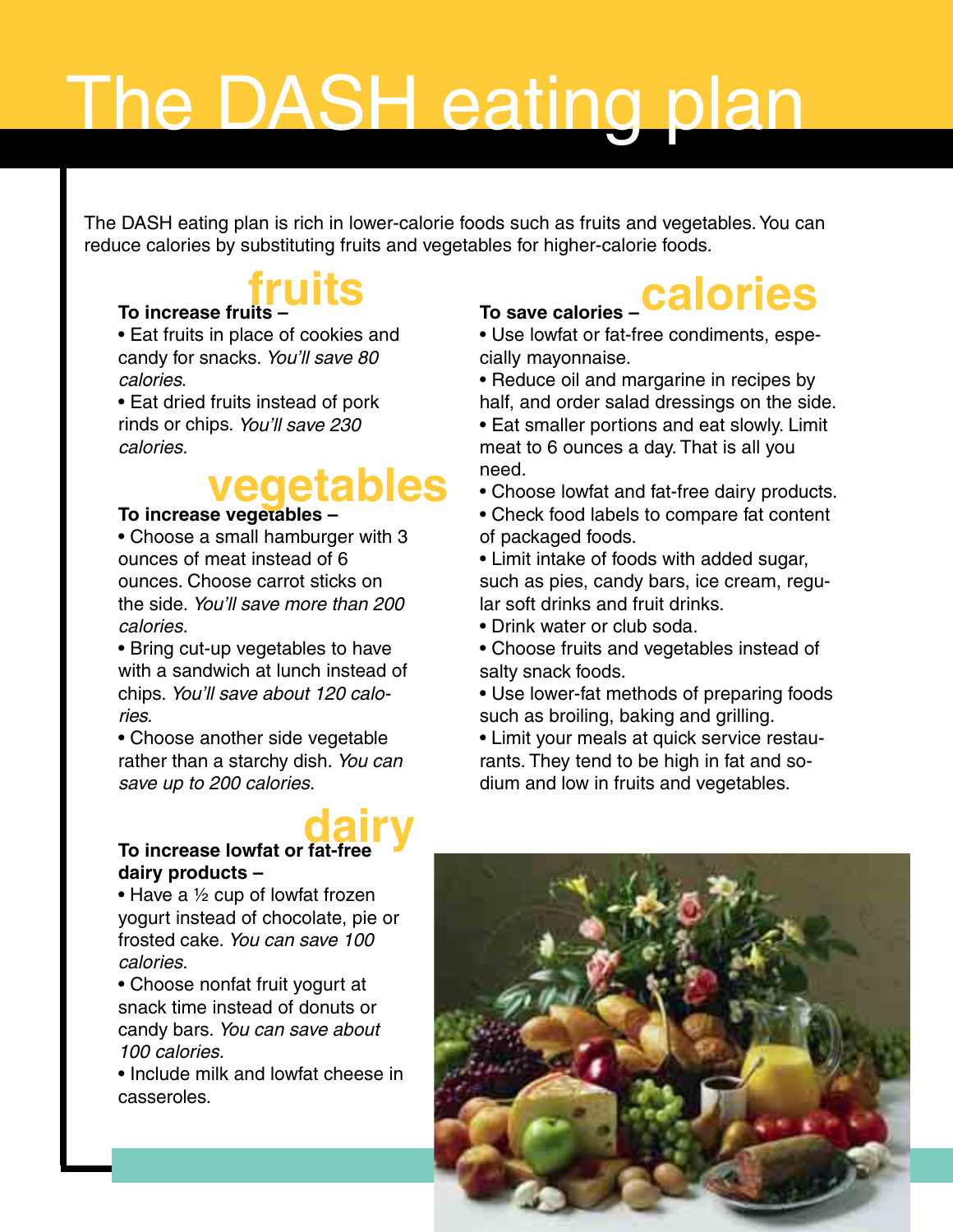

### **The DASH Eating Plan**

The DASH eating plan shown below is based on **1,800 calories a day**. The number of daily servings in a food group may vary from those listed, depending on your caloric needs. Use this chart to help you plan your menus or take it with you when you go to the store.

| <b>Food Group</b>                  | <b>Daily Serving</b> | <b>Servings Sizes</b>                                                                                          | <b>Examples and Notes</b>                                                                                                                                                             | <b>Role</b>                                                                |
|------------------------------------|----------------------|----------------------------------------------------------------------------------------------------------------|---------------------------------------------------------------------------------------------------------------------------------------------------------------------------------------|----------------------------------------------------------------------------|
| Grains and<br>Grain<br>Products    | $7 - 8$              | 1 slice bread<br>1 oz dry cereal<br>1/2 cup cooked rice,<br>pasta or cereal                                    | Whole-wheat bread, English<br>muffin, pita bread, bagel, cereals,<br>grits, oatmeal, crackers, unsalted<br>pretzels and popcorn                                                       | Major sources of<br>energy and fiber                                       |
| Vegetables                         | 4                    | 1 cup raw leafy<br>vegetable<br>1/2 cup cooked<br>vegetable<br>6 oz vegetable juice                            | Tomatoes, potatoes, carrots,<br>green peas, squash, broccoli,<br>turnip greens, collards, kale,<br>spinach, artichokes, green<br>beans, lima beans, sweet pota-<br>toes               | Rich sources of<br>potassium,<br>magnesium<br>and fiber                    |
| Fruits                             | $\overline{4}$       | 6 oz fruit juice<br>1 medium fruit<br>1/4 cup dried fruit<br>1/2 cup fresh, frozen<br>or canned fruit          | Apricots, bananas, dates, grapes,<br>oranges, orange juice, grapefruit,<br>grapefruit juice, mangoes,<br>melons, peaches, pineapples,<br>prunes, raisins, strawberries,<br>tangerines | Important<br>sources of<br>potassium,<br>magnesium and<br>fiber            |
| Lowfat or fat-<br>free dairy foods | $2 - 3$              | 8 oz milk<br>1 cup yogurt<br>1 $\frac{1}{2}$ oz cheese                                                         | Fat-free (skim) or lowfat (1%)<br>milk, fat-free or lowfat buttermilk,<br>fat-free or lowfat regular or frozen<br>yogurt, lowfat and fat-free cheese                                  | Major<br>sources of<br>calcium and<br>protein                              |
| Meats, poultry<br>and fish         | 2 or less            | 3 oz cooked<br>meats, poultry or<br>fish                                                                       | Select only lean; trim away<br>visible fats; broil, roast or boil<br>instead of frying; remove skin<br>from poultry                                                                   | Rich sources of<br>protein and<br>magnesium                                |
| Nuts, seeds<br>and dry beans       | $2-3$ per<br>week    | $\frac{1}{2}$ cup or 1 $\frac{1}{2}$ oz nuts<br>2 Tbsp or 1/2 oz seeds<br>1/2 cup cooked dry<br>beans and peas | Almonds, filberts, mixed nuts,<br>peanuts, walnuts, sunflower<br>seeds, kidney beans, lentils                                                                                         | Rich sources of<br>energy, magne-<br>sium, potassium,<br>protein and fiber |
| Fats and Oils                      | $2 - 3$              | 1 tsp soft margarine<br>1 Tbsp lowfat<br>mayonnaise<br>2 Tbsp light salad<br>dressing<br>1 tsp vegetable oil   | Soft margarine, lowfat mayon-<br>naise, light salad dressing,<br>vegetable oil such as olive.<br>corn, canola or safflower                                                            | DASH has 27%<br>of calories as fat,<br>including fat in<br>added foods     |
| <b>Sweets</b>                      | 5 per week           | 1 Tbsp sugar<br>1 Tbsp jelly or jam<br>1/2 oz jelly beans<br>8 oz lemonade                                     | Maple syrup, sugar, jelly, jam,<br>fruit-flavored gelatin, jelly beans,<br>hard candy, fruit punch, sorbet,<br>ices                                                                   | Sweets should<br>be low in fat                                             |